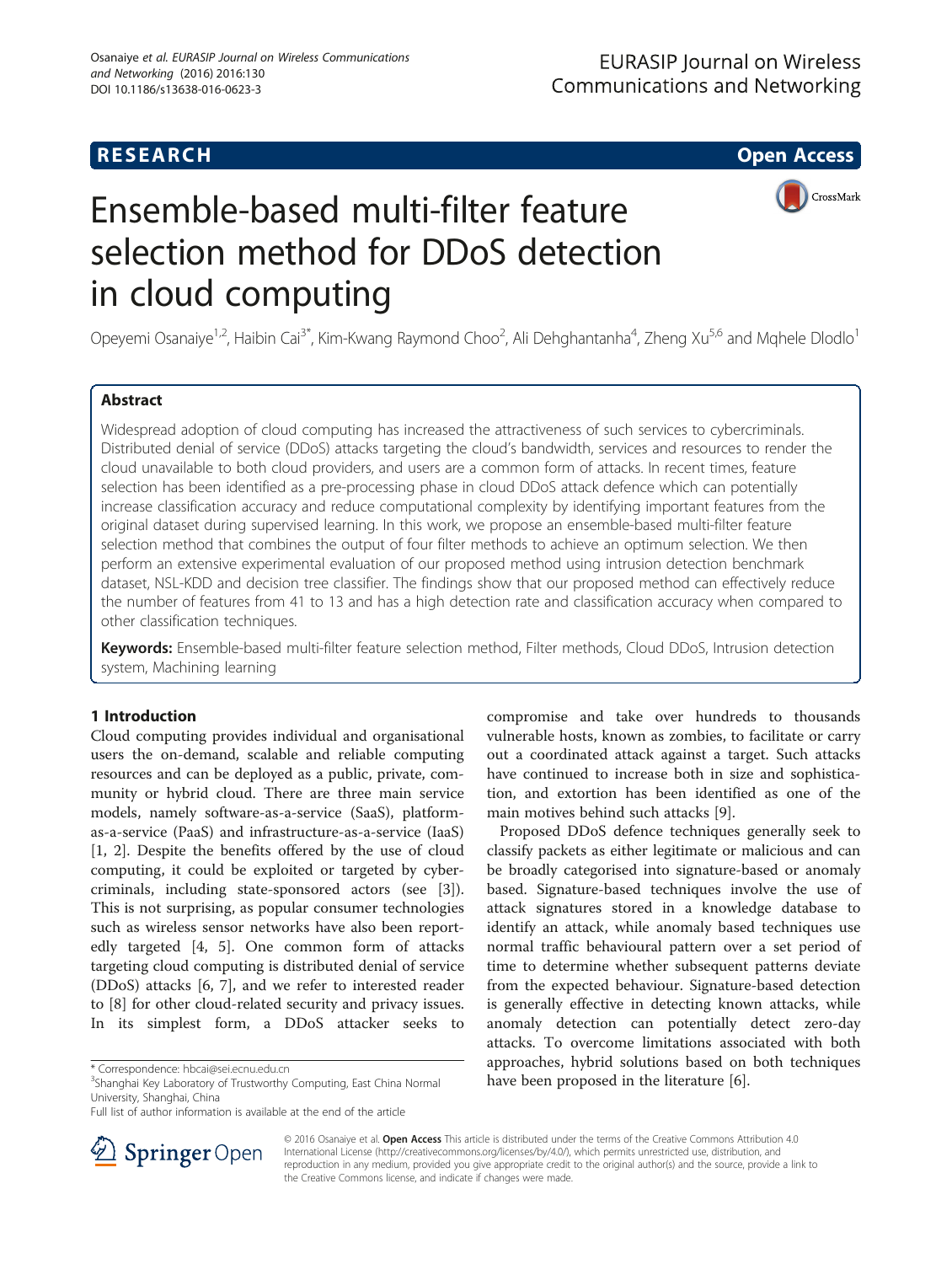Due to the increasing amount of data that needs to be processed [[10](#page-9-0)–[13](#page-9-0)], feature selection can be used in the pre-processing phase before classification in order to identify important features of a dataset, with the aims of improving prediction accuracy and reducing computational complexity. Existing defence methods that are capable of handling significant amount of data generally contain redundant or irrelevant features, which result in excessive training and classification time [[14\]](#page-9-0). Feature selection methods have been used in a wide range of applications, such as statistical pattern recognition, machine learning and data mining for data reduction in order to achieve improved performance and detection of outliers. Current feature selection methods can be broadly categorised into filter, wrapper and embedded approaches. In filter methods, attributes are categorised according to the intrinsic information of the data and it is independent of the classification algorithm [[15\]](#page-9-0). Features are then assessed and ranked according to their inherent properties using simple measurements such as distance, dependency and information [[16\]](#page-9-0). Such methods are particularly efficient when dealing with large dataset, as compared to wrapper methods that provide a more precise result but are more timeconsuming [\[17](#page-9-0)]. Wrapper and embedded methods require specific classification algorithm to determine the importance of a feature subset.

Recent studies have shown that combining feature selection methods can improve the performance of classifiers by identifying features that are weak as an individual but strong as a group [[18\]](#page-9-0), removing redundant features [[17](#page-9-0)] and determining features that have a high correlation with the output class. Other methods have proposed a hybrid feature selection that combines both filter and wrapper. Filter feature selection represents a popular method that uses ranking and space search technique. Therefore, in this work, we present an ensemble-based multi-filter feature selection (EMFFS) method that combines the output of information gain (IG), gain ratio, chi-squared and ReliefF to select important features. The aim of this work is to significantly reduce the feature set while maintaining or improving the classification accuracy using a decision tree classifier. Intrusion detection benchmark dataset, NSL-KDD, consisting of 41 features is used to evaluate the efficiency of our proposed method in Waikato environment for knowledge analysis (Weka) [[19](#page-9-0)].

The rest of the paper is organised as follows: related work is presented in Section 2 while the proposed EMFFS method is described in Section [3.](#page-2-0) In Section [4,](#page-4-0) the classification algorithm and benchmark dataset are presented. In Section [5](#page-5-0), our experimental findings are discussed. Section [6](#page-8-0) concludes the paper.

#### 2 Related work

The performance of a classification problem depends on the relevance of the selected attributes with regard to its class. Feature selection methods have been applied in classification problems to select a reduced feature subset from the original set to achieve a faster and more accurate classification. Similar to many data mining and machine learning techniques, two key factors are involved in building an optimum classifier: feature and model selection [[20](#page-9-0)]. Selecting the right feature can be quite a challenging task, and several methods have been proposed to solve this and discard redundant, irrelevant and noisy features.

Wang and Gombault [\[21\]](#page-9-0) proposed a filter selection method using IG and chi-squared to extract nine most important features in the network traffic. Bayesian network and C 4.5 (a decision tree classifier) were used to detect DDoS attack in the network. Results obtained show that the detection accuracy remains the same while the overall efficiency improved. Bolon-Canedo et al. [[18](#page-9-0)] combined discretizers, filters and classifiers to improve the classification performance by significantly reducing the feature set. This was applied to both binary and multi-class classification problems using KDD Cup '99 benchmark dataset. A supervised inductive learning approach, group method for data handling (GMDH), was proposed in [\[22](#page-9-0)] using monolithic and ensemblebased techniques. Filter feature selection methods using IG, gain ratio and GMDH were used to rank features during the pre-processing phase. Lin et al. [[23\]](#page-9-0) proposed an anomaly intrusion detection that detects new attacks using support vector machine (SVM), decision tree (DT) and simulated annealing (SA). The best features were selected from the KDD '99 dataset using SVM and SA to improve the classification accuracy of DT and SVM, to detect new attacks. Li et al. [[24\]](#page-9-0) proposed a gradual feature removal method that process dataset prior to combining cluster method, ant colony algorithm and SVM to classify network traffic as either normal or anomaly. Sindhu et al. [\[25](#page-9-0)] proposed a wrapper method for feature selection to remove irrelevant instances from a feature set to achieve higher detection accuracy using neuro tree. A feature selection approach was proposed in [\[26](#page-9-0)] using Bayesian network, and NSL-KDD dataset was used to evaluate the selected features. Findings indicated that these features decreased the attack detection time and improved the classification accuracy as well as the true positive rates. Bhattacharya et al. [\[27](#page-9-0)] proposed a multi-measure multi-weight ranking approach that identifies important network features by combining wrapper, filter and clustering methods to assign multiple weights to each feature.

Rough set feature selection approach has proven to be an efficient mathematical tool based on upper and lower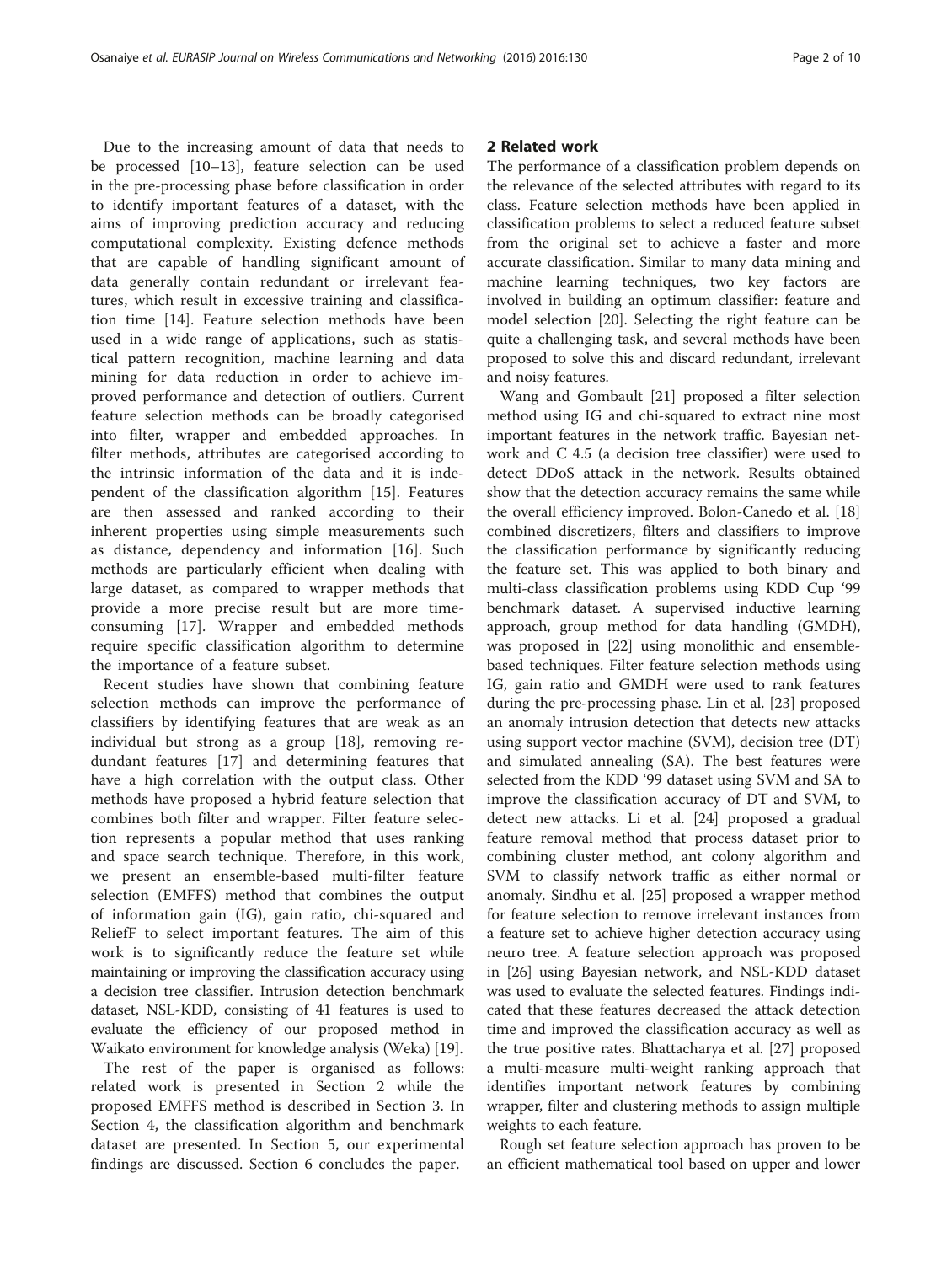<span id="page-2-0"></span>approximation. It presents equal classification capability with minimal subset. Olusola et al. [\[28](#page-9-0)] proposed a rough set-based feature selection method that selects important features from an input data using KDD '99 dataset. Sengupta et al. [\[29](#page-9-0)] designed an online intrusion detection system (IDS) using both rough set theory and Q-learning algorithm to achieve a maximum classification algorithm that classifies data as either normal or anomaly using NSL-KDD network traffic data. A fast attribute reduction algorithm based on rough set theory was proposed in [[30\]](#page-9-0). The algorithm identifies important features and discards independent and redundant attributes to achieve an effective classification performance.

A review of the literature suggests that there are three general trends in feature selection, irrespective of the method used, namely (1) methods proposed search and identify correlated features in the dataset in order to remove the redundant features,(2) methods identify unique features that contain important information about different output classes in the data and discard ones with little or no information and (3) some features have been identified to be strong as a group but weak individually. In filter feature selection method, features are ranked independently according to their strength in predicting the output class. Unlike previously proposed methods, this work presents an algorithm that supports data mining and security defence for cloud DDoS attacks using minimal feature set. Filter feature selection methods present different ranking algorithms; therefore, we propose an EMFFS method that combines the output of IG, gain ratio, chi-squared and ReliefF to find common features in the one-third split of the ranked features using NSL-KDD benchmark dataset in the Weka. We, therefore, reduce the features from 41 to 13 and use J.4.8, a version of C4.5 decision tree classification algorithm to classify data as either normal or anomaly.

## 3 EMFFS method

The filter feature selection method is a pre-processing phase towards selecting important features from a dataset and is independent of the classification algorithm. Filter methods rely on statistical intrinsic test over an original training dataset and use a feature ranking scheme as the main criteria for feature selection by ordering. Features are scored, and a pre-determined threshold is used to remove features below the threshold. Due to its simplicity, it has been widely used for practical applications, including cloud computing, involving a huge amount of data. In this section, we describe our proposed ensemble-based multi-filter feature selection method that combines the output of four filter selection methods—IG, gain ratio, chi-squared and ReliefF—to harness their combined strength to select 13 common features among them.

#### A. Information gain

One of the filter feature selection methods used in determining relevant attributes from a set of features is IG. IG works by reducing the uncertainty associated with identifying the class attribute when the value of the feature is unknown [[31\]](#page-9-0). It is based on information theory which is used in ranking and selecting top features to reduce the feature size before the start of the learning process. The entropy value of the distribution is measured to determine the uncertainty of each feature prior to ranking, according to their relevance in determining different classes [[32\]](#page-9-0). The uncertainty is determined by the entropy of the distribution, sample entropy or estimated model entropy of the dataset. The entropy of variable  $X$  [\[33](#page-9-0)] can be defined as:

$$
H(X) = -\sum_{i} P(x_i) \log_2(P(x_i))
$$
\n(1)

Let  $P(x_i)$  denotes the value of prior probabilities of X. The entropy of  $X$  after observing value of another variable Y is defined as:

$$
H(X/Y) = -\sum_{j} P(y_j) \sum_{i} P(x_i|y_j) \log_2(P(x_i|y_j))
$$
\n(2)

In Eq. 2,  $P(x_i|y_i)$  is the posterior probability of X given Y. The information gain is defined as the amount by which the entropy of  $X$  decreases to reflect an additional information about  $X$  provided by  $Y$  and is defined as:

$$
IG(X/Y) = H(X) - H(X|Y)
$$
\n(3)

Based on this measure, it is clear that features Y and  $X$  are more correlated than features  $Y$  and  $Z$ , if  $IG(X/Y) > IG(Z/Y)$ . The feature ranking can, therefore, be calculated using Eq. 3. This ranking will be used to select the most important features.

# B. Gain ratio

The gain ratio was introduced to improve the bias of IG towards features with large diversity value [\[22](#page-9-0)]. When data are evenly spread, gain ratio exhibits a high value while it gives a small value when all data belongs to only one branch of the attribute. It uses both the number and size of branches to determine an attribute and corrects IG by considering intrinsic information [[34\]](#page-9-0). The intrinsic information of a given feature can be determined by the entropy distribution of the instance value. Gain ratio of a given feature  $x$  and a feature value y can be calculated [[34](#page-9-0)] using Eqs. [4](#page-3-0) and [5.](#page-3-0)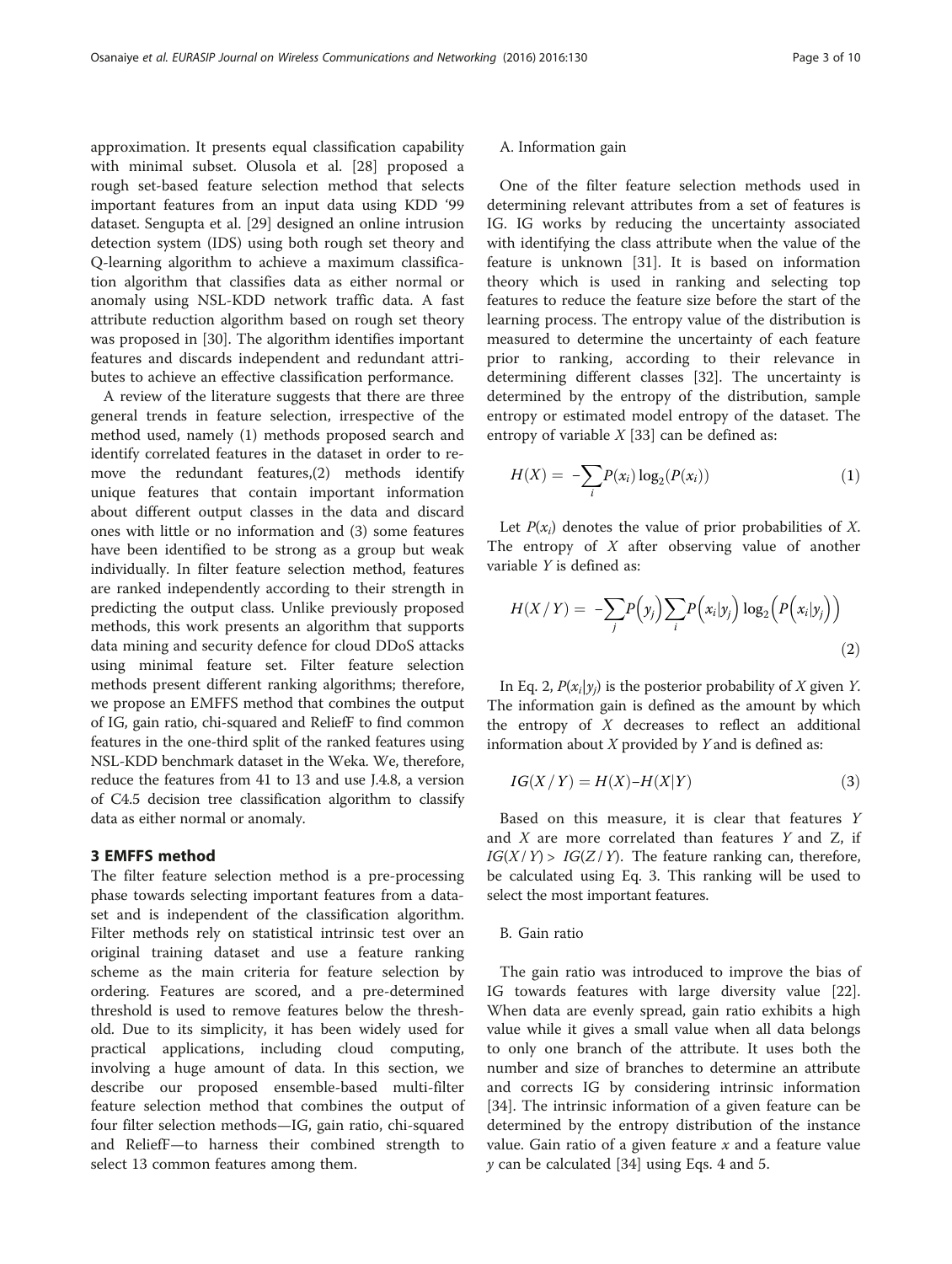<span id="page-3-0"></span>Gain Ratio 
$$
(y, x) = \frac{\text{Information Gain}(y, x)}{\text{Intrinsic Value}(x)},
$$
 (4)

where

Intrinsic Value 
$$
(x)
$$
 =  $-\sum \frac{|S_i|}{|S|} * \text{Log}_2 \frac{|S_i|}{S}$  (5)

Note that  $|S|$  is the number of possible values feature x can take, while  $|S_i|$  is the number of actual values of feature  $x$ . In our work, we selected 14 features, representing one-third split of the ranked features using NSL-KDD benchmark dataset. These 14 features represent the highest ranked feature using gain ratio.

#### C. Chi-squared

The chi-squared  $(\chi^2)$  statistic is used to test the independence of two variables by computing a score to measure the extent of independence of these two variables. In feature selection,  $\chi^2$  measures the independence of features with respect to the class. The initial assumption of  $\chi^2$  is that the feature and the class are independent before computing a score [\[35\]](#page-9-0). A score with a large value indicates the existence of a high-dependent relationship. Chi-squared [[36](#page-9-0)] can be defined as:

$$
\chi^2(r, c_i) = \frac{N[P(r, c_i)P(\bar{r}, \bar{c}_i)-P(r, \bar{c}_i)P(\bar{r}, c_i)]^2}{P(r)P(\bar{r})P(c_i)P(\bar{c}_i)}, \quad (6)
$$

where  $N$  denotes the entire dataset,  $r$  indicates the presence of the feature ( $\bar{r}$  its absence) and  $c_i$  refers to the class.  $P(r, c_i)$  is the probability that feature r occurs in class  $c_i$ , and  $P(\bar{r}, c_i)$  is the probability that the feature r does not occur in class  $c_i$ . Also,  $P(r, \bar{c}_i)$  and  $P(\bar{r}, \bar{c}_i)$  are the probabilities that the features do or do not occur in a class that is not labelled  $c_i$  and so on.  $P(r)$  is the probability that the feature appears in the dataset while  $P(\overline{r})$  is the probability that the feature does not appear in the dataset.  $P(c_i)$  and  $P(\bar{c}_i)$  are the probabilities that a dataset is labelled to class  $c_i$  or not.

#### D. ReliefF

ReliefF feature selection method uses continuous sampling to evaluate the worth of a feature to distinguish between the nearest hit and nearest miss (nearest neighbour from the same class and from a different class) [[37](#page-9-0)]. The attribute evaluator is used to append weight to each feature according to its ability to distinguish the different classes. A user-defined threshold is determined, and weight of features that exceeds this threshold is selected as important features [\[35](#page-9-0)]. ReliefF evolved from the original Relief algorithm [\[38\]](#page-9-0) and was developed to improve its limitations. Among the key attributes of ReliefF are its ability to deal with the multi-class problem and its robustness and capability to deal with noisy and incomplete data. A key advantage of ReliefF over other filter methods is that it has a low bias and can be applied in all situations.

#### 3.1 EMFFS execution process

Our proposed EMFFS method uses the output of the onethird split of ranked features of the filter methods described above. EMFFS is a pre-processing phase prior to learning, where individual filter methods are used for the initial selection process. IG, gain-ratio, chi-square and ReliefF filter methods are used to rank the feature set of the original dataset to create a mutually exclusive subset before selecting one-third split of the ranked features (i.e. 14 features). These features are considered as the most important feature with respect to each filter method.

The resulting output of the EMFFS is determined by combining the output of each filter method and using a simple majority vote to determine the final selected feature. A threshold is determined to identify the frequently occurring features among the four filter methods and set to 3 (i.e.  $T = 3$ ). After combining all the selected feature sets, a counter is used to determine common features with respect to the threshold set. Features that meet the threshold criteria are selected and used as the final feature set for classification. Figure [1](#page-4-0) shows the proposed EMFFS method.

The EMFFS method is constructed through the algorithms presented below.

#### Algorithm 3.1.1 (Filter feature ranking methods)

- Step 1: Let  $X_i$  be the feature set in the NSL-KDD dataset, where  $X_i = \{X_1, X_2, X_3 \dots \dots \dots \}$  $\ldots$ ,  $X_{41}$  } and  $C_i$  represents the class (i.e. normal or anomaly), where  $C_i = \{ C_1, C_2 \}.$
- Step 2: For each filter method, rank and sort the features  $X_i$  according to its importance in determining the output class  $C_i$ .
- Step 3: Select one-third split of each filter selection method's output  $X_i$ .

Algorithm 3.1.2 (Combine output features)

- Step 1: Combine selected output features  $X_i^{'}$  of each filter method.
- Step 2: Determine the feature count threshold T.
- Step 3: Compute the feature occurrence rate among the filter methods.

Algorithm 3.1.3 (Ensemble selection)

- Step 1: Choose intercepts of common features from 3.1.2
- Step 2: If the feature count is less than the threshold, drop the feature otherwise select the feature.
- Step 3: Repeat step 2 for all the features in the onethird split subset.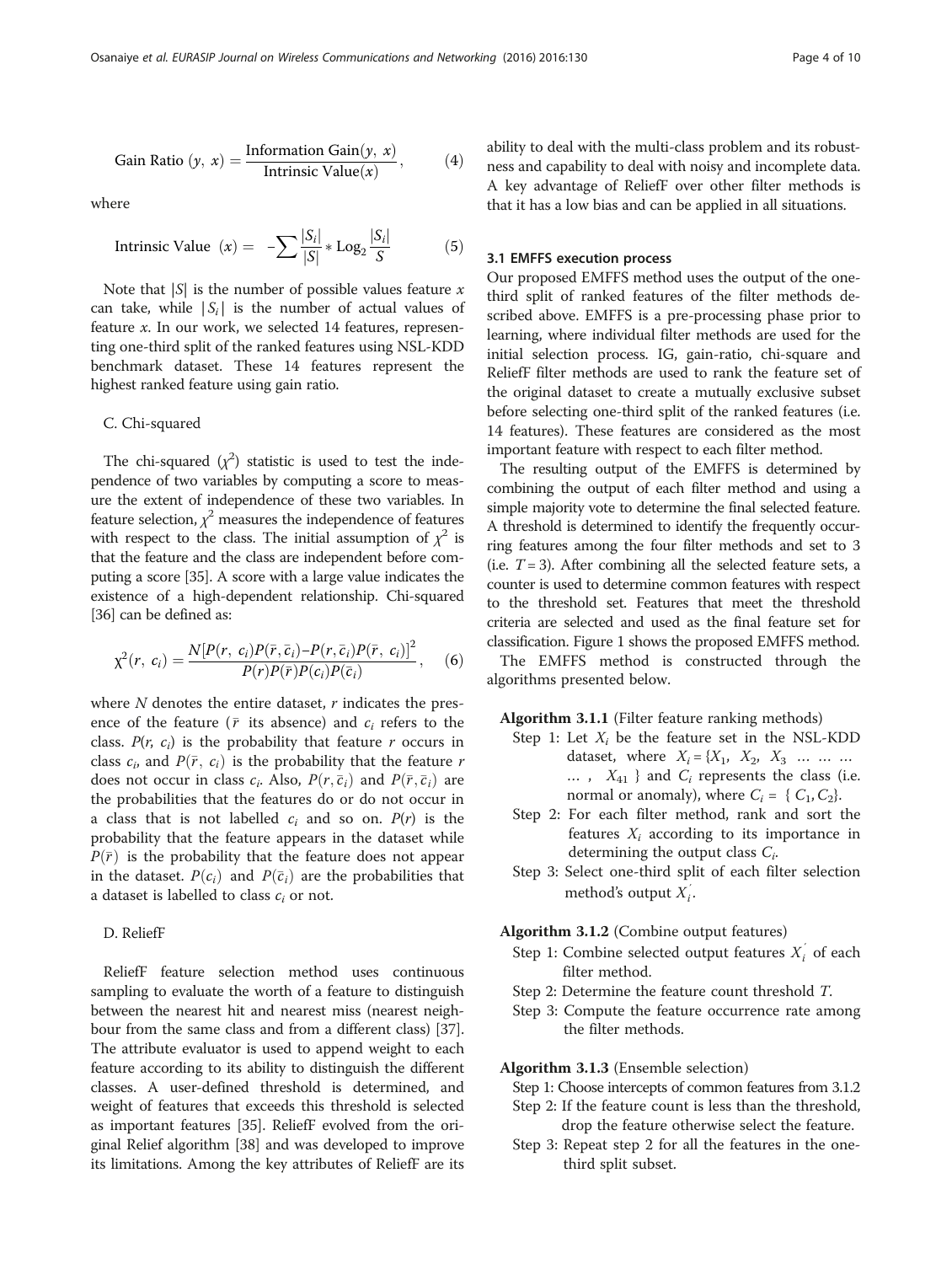<span id="page-4-0"></span>

# 4 Classification algorithm and dataset

Decision tree classification algorithm is a popular data mining classifier for prediction due to the ease of understating and the interaction between variables. It is based on a greedy algorithm that uses a divide-and-conquer strategy to recursively construct a decision tree [\[39](#page-9-0)]. The tree is made up of a root node, internal nodes, branches and leaves, which represents a rule used in categorising data according to its attributes. Decision tree uses supervised dataset with root node being the first attribute with the test condition to split each input towards individual internal node, in line with the characteristics of the data record [[38\]](#page-9-0). The node with the highest information gain is the root node, and the preceding node with the next highest information gain is selected as the test for the next node. This process continues until all attributes have been compared or when all the samples belong to the same class with no remaining attribute to which the samples can be further partitioned [[40\]](#page-9-0).

A branch connects two nodes together and can also connect a node and a leaf. Each node is made up of branches labelled as the possible value of attributes in the parent node [\[23](#page-9-0)]. The leaves are labelled as the decision value of classification.

Consider a case selected at random from a set S of cases which belongs to class  $C_i$ . The probability that an arbitrary sample belongs to class  $C_i$  can be determined as follows [[40\]](#page-9-0):

$$
P_i = \frac{\text{freq}(C_i, S)}{|S|},\tag{7}
$$

where  $|S|$  is the number of samples in the set *S*. Therefore, the information it convey can be represented by  $-\log_2 P_i$ 

Table 1 NSL-KDD dataset features

| Number         | Data features     | Number | Data features      | Number | Data features      | Number | Data features               |
|----------------|-------------------|--------|--------------------|--------|--------------------|--------|-----------------------------|
|                | Duration          | 12     | Logged_in          | 23     | Count              | 34     | Dst_host_same_srv_rate      |
| 2              | Protocol_type     | 13     | Num compromised    | 24     | Srv count          | 35     | Dst host diff srv rate      |
| 3              | Service           | 14     | Root shell         | 25     | Serror rate        | 36     | Dst_host_same_src_port_rate |
| $\overline{4}$ | Flag              | 15     | Su attempted       | 26     | Srv serror rate    | 37     | Dst_host_srv_diff_host_rate |
| 5              | Src_bytes         | 16     | Num root           | 27     | Rerror rate        | 38     | Dst_host_serror_rate        |
| 6              | Dst_bytes         | 17     | Num file creations | 28     | Srv rerror rate    | 39     | Dst_host_srv_serror_rate    |
| $\overline{7}$ | Land              | 18     | Num shells         | 29     | Same srv rate      | 40     | Dst host rerror rate        |
| 8              | Wrong_fragment    | 19     | Num access files   | 30     | Diff_srv_rate      | 41     | Dst_host_srv_rerror_rate    |
| 9              | Urgent            | 20     | Num outbound cmds  | 31     | Srv diff host rate |        |                             |
| 10             | Hot               | 21     | Is_host_login      | 32     | Dst host count     |        |                             |
| 11             | Num failed logins | 22     | ls_quest_login     | 33     | Dst host srv count |        |                             |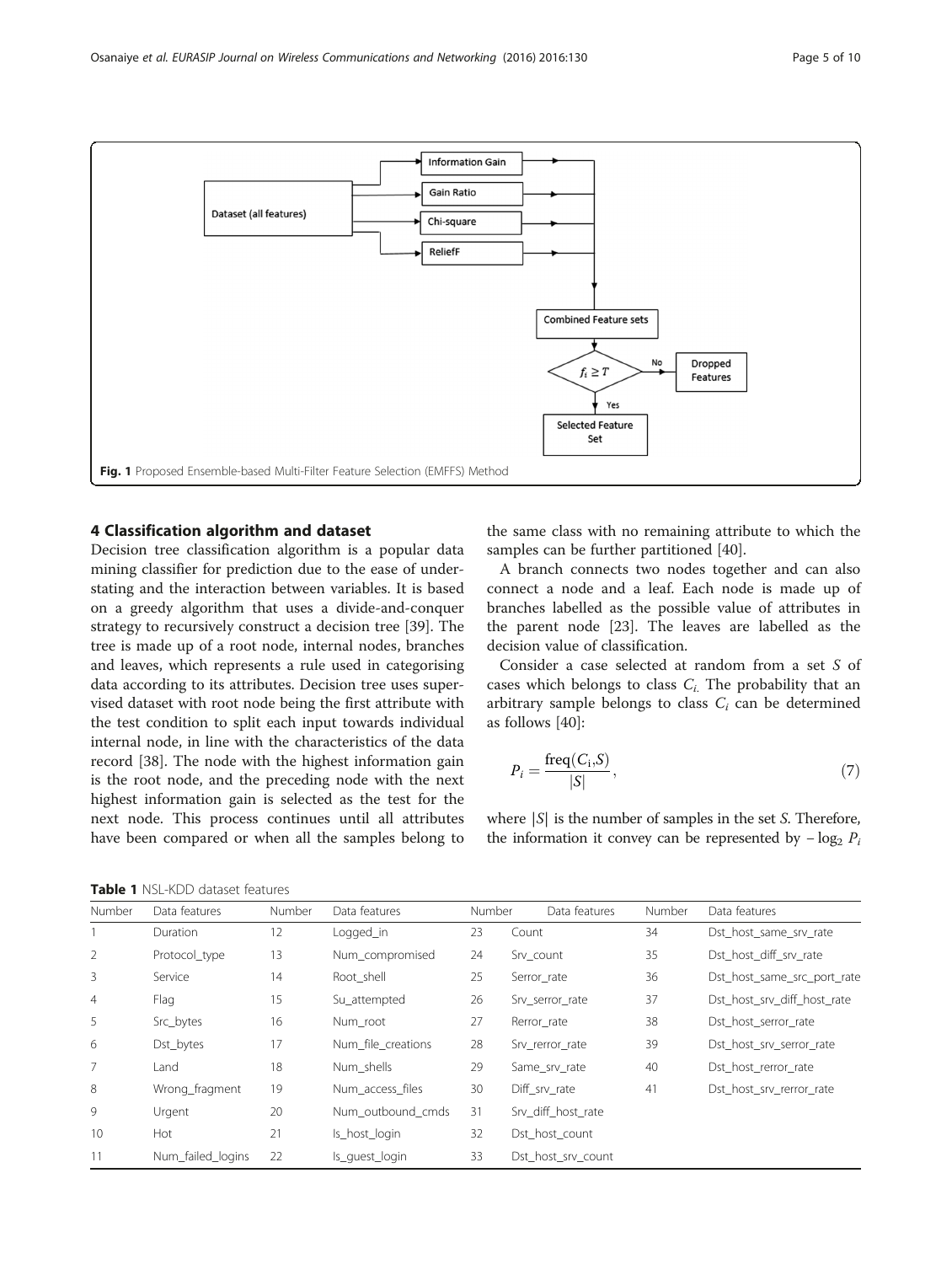<span id="page-5-0"></span>bits. Now, suppose the probability distribution is given as  $P = \{P_1, P_2, P_3, \dots, P_m\}$ , therefore, the information carried by the distribution, that is entropy of P, can be expressed as:

Info 
$$
(P) = \sum_{i=1}^{n} -P_i \log_2 P_i
$$
 (8)

Partitioning a set of  $K$  samples, based on the value of a non-categorical attribute X, into sets  $K_1, K_2, K_3, \ldots$  $\ldots$   $\ldots$  ,  $K_{nn}$ , the information required to determine the class of an element of  $K$  is the weighted average of the information needed to identify the class of an element  $K_i$ . The weighted average of Info  $(K_i)$  can be determined by:

$$
\text{Info}\left(X,K\right) = \sum_{i=1}^{m} \frac{|K_i|}{K} \times \text{Info}(K_i) \tag{9}
$$

The information gain, Gain  $(X, K)$ , can therefore be calculated as follows:

$$
Gain(X, K) = Info(K) - Info(X, K)
$$
\n(10)

Equation 10 represents the difference between the information needed to identify an element of  $K$  and the information needed to identify an element of  $K$  after the value of attribute  $X$  has been determined. Therefore, this is the information gain due to attribute X.

There are different algorithms for implementing decision tree; C5.0 and its earlier version C4.5 have been described in [[41](#page-9-0)]; however, for our work, we will use J48, a version of C4.5 as our classifier.

#### 4.1 Benchmark datasets

NSL-KDD dataset, an improved version of KDD CUP '99 widely deployed in the literature [\[26](#page-9-0), [29, 42](#page-9-0)] for intrusion detection, was used to validate our proposed algorithm. NSL-KDD is a labelled benchmark dataset from KDD CUP '99 to improve its flaws. Researchers have identified several issues associated with the use of KDD CUP '99, such as existence of large redundant records (which may result in learning algorithm being biased towards frequently occurring records) and its high complexity [[43\]](#page-9-0). NSL-KDD is used for evaluating network intrusion systems and is made up of selected records from the initial KDD CUP '99. This presents a

Table 2 Feature selection using filter methods

| Filter method | Feature selected                        |
|---------------|-----------------------------------------|
| Info gain     | 5,3,6,4,30,29,33,34,35,38,12,39,25,23   |
| Gain ratio    | 12,26,4,25,39,6,30,38,5,29,3,37,34,33   |
| Chi-squared   | 5,3,6,4,29,30,33,34,35,12,23,38,25,39   |
| ReliefF       | 3,29,4,32,38,33,39,12,36,23,26,34,40,31 |

Table 3 Ensemble-based multi-filter feature selection (EMFFS) method

| Filter method | Feature selected                   |
|---------------|------------------------------------|
| <b>EMFES</b>  | 3,4,29,33,34,12,39,5,30,38,25,23,6 |

reduced dataset size that makes the evaluation of different research works consistent and validation of learning algorithm complete, easy and affordable. NSL-KDD is made up of 41 features and labelled as either attack or normal (see Table [1](#page-4-0)). These features are categorised into four groups, namely basic, content, time-based traffic and connection-based traffic [\[27](#page-9-0)]. NSL-KDD comprises both training and testing datasets. The former is made up of 21 attack types while an additional 17 novel attack types are used for the test set [[26](#page-9-0)]. The attacks are grouped into four categories: DoS, Probe, U2R and R2L. While the distribution of the training dataset consists of 67,343 normal (53.46 %), 45,927 DoS (36.46 %), 11,656 Probe (9.25 %), 995 R2L (0.79 %) and 52 (0.04 %) U2R, the testing dataset on the other hand contains 9711 normal (43.08 %), 7456 DoS (33.08 %), 2421 probe (10.74 %), 2756 R2L (12.22 %) and 200 U2R (0.89 %).

From the attack distribution, DoS constitutes around 78.3 % of the total attack. Therefore, in this work, we used 20 % of the records in NSL-KDD train+ as our DoS training set that has been labelled as either attack or normal. We apply 10-fold cross-validation for both training and testing purpose. Table [1](#page-4-0) describes the NSL-KDD feature dataset.

#### 5 Experimental results

In this section, we deployed our proposed EMFFS method to pre-process the dataset to select the most important features for decision tree classification algorithm that classifies data as either attack or normal in cloud computing. Our analysis were carried out using Weka [[44\]](#page-9-0) that contains a collection of machine learning algorithms for data mining tasks. The parameters for classification in the experiments were set to the default values in Weka.

| Filter<br>method | No. of<br>features | Accuracy<br>$(\% )$ | Detection<br>rate $(%)$ | False alarm<br>rate $(\%)$ | Time<br>(s) |
|------------------|--------------------|---------------------|-------------------------|----------------------------|-------------|
| Full set         | 41                 | 99.56               | 99.49                   | 0.38                       | 2.75        |
| Info gain        | 14                 | 99.66               | 99.74                   | 0.41                       | 0.83        |
| Gain ratio       | 14                 | 99.60               | 99.68                   | 0.47                       | 1.12        |
| Chi-squared      | - 14               | 99.66               | 99.74                   | 0.41                       | 0.92        |
| ReliefF          | 14                 | 99.08               | 99.02                   | 0.87                       | 0.93        |
| <b>FMFFS</b>     | 13                 | 99.67               | 99.76                   | 0.42                       | 0.78        |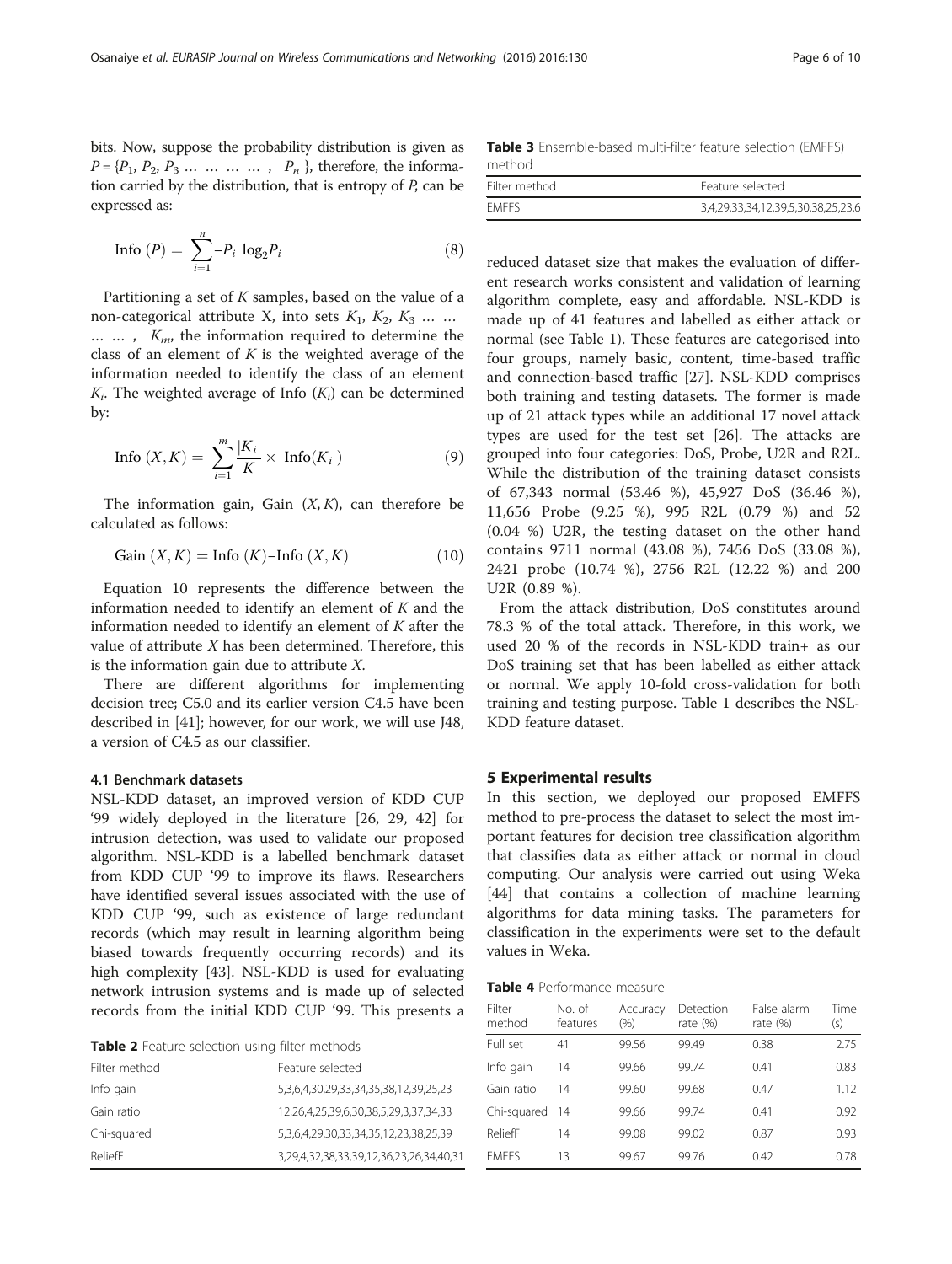<span id="page-6-0"></span>

We used NSL-KDD dataset to evaluate the performance of our EMFFS method and decision tree classifier using 10-fold cross-validation. In the 10-fold cross-validation, data was divided into 10-fold of equal sizes before performing 10 iterations of training and validation. Within each iteration, a different fold of the data was used for validation while the remaining ninefold are used for learning. All experiments were performed on a 64-bit Windows 8.1 operating system with 6 GB of RAM and Intel core i5-4210U CPU.

#### 5.1 Pre-processing dataset

During the pre-processing phase, feature selection was performed to determine the most important features of NLS-KDD dataset, by ranking them, using different filter methods. Fourteen most important features of the filter methods were determined by presenting one-third split of the ranked features (see Table [2](#page-5-0)).

After applying algorithm 3.1.2 to the output of each of the four filter selection method, we searched for feature intercept and set the minimum threshold to 3. From Table [2](#page-5-0), it is observed that, even though each filter uses different ranking techniques, some features are common across different filter methods. Using simple majority

vote, features 4, 29, 34, 12, 39, 3, 5, 6, 30, 33, 38, 25, and 23 (indicated in bold) appeared across more than three filter methods; this shows the level of importance these features are to the output class (see Table [3](#page-5-0)).

Table [3](#page-5-0) shows the 13 selected features out of the onethird split of the most important features of NSL-KDD dataset using EMFFS method. This were used as the input features for training the decision tree classification algorithm, J48, in Weka.

#### 5.2 Performance measures

The performance of a classifier could be determined by using different metrics. Determining the accuracy usually involves the measure of true positive (TP), true negative (TN), false positive (FP) and false negative (FN). TP is the amount of attack classified correctly while TN is the percentage of normal test sample classified correctly. FP is the amount of attack detected when it is indeed normal (false alarm), and FN is the misclassification of a test sample as normal when it is actually an attack.

Recently proposed mitigation strategies require high detection rate and low false alarm; therefore, in this work, we compared the accuracy, detection rate and

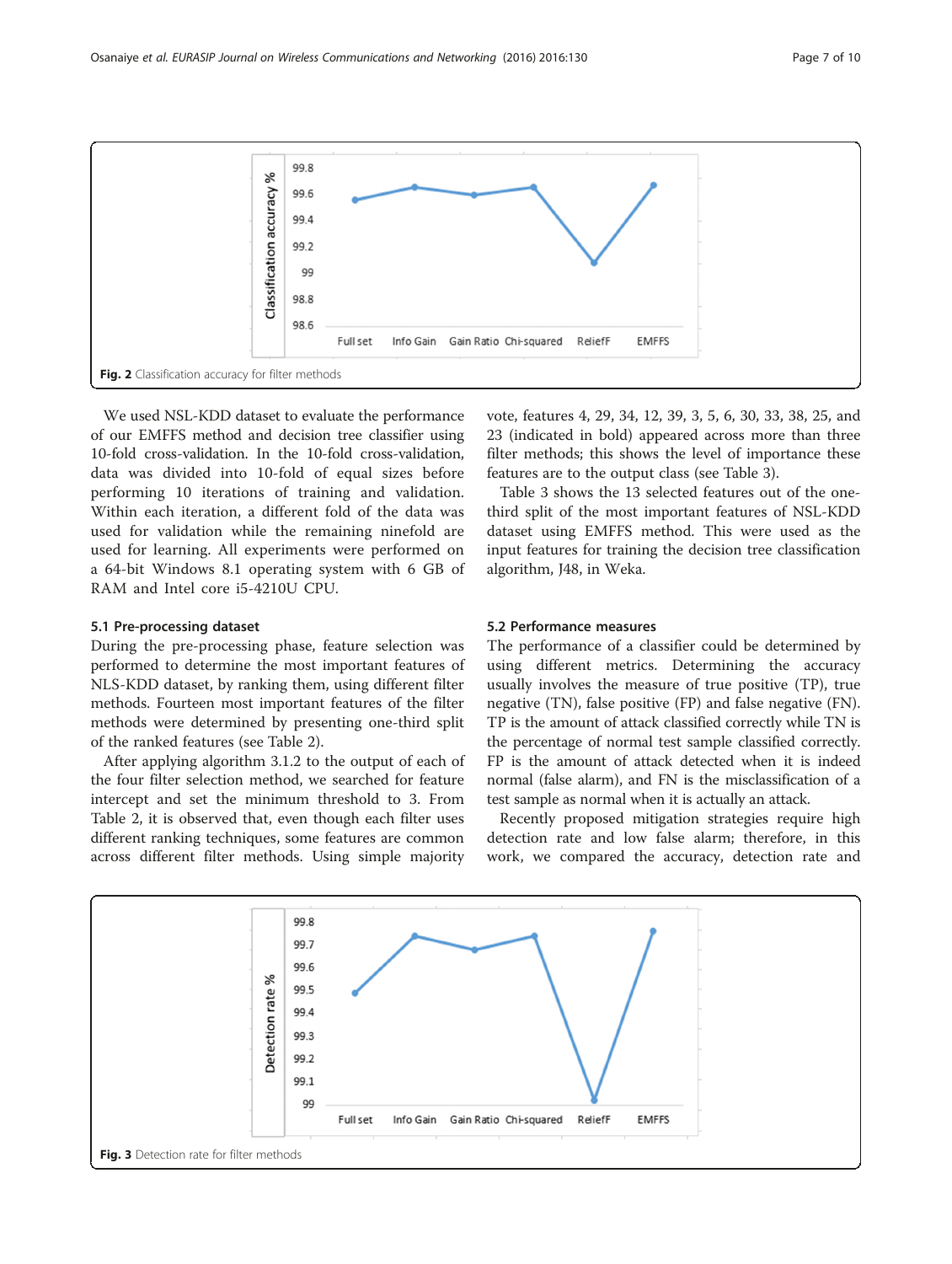

false alarm rate of our proposed EMFFS method with each filter method and the full dataset feature using J48 classification algorithm. Furthermore, we compared the time required to build the classification model, which is the duration of the classifier's learning process after applying each feature selection method.

Table [4](#page-5-0) presents the results of the performance measure of the J48 classifier using the full dataset with 41 features, one-third split of filter methods with 14 features and our proposed EMFFS method with 13 features.

#### 5.2.1 Classification accuracy

Classification accuracy is the percentage of correctly defined data from the total set represented by the situation of TP and TN. The accuracy of the classifier can be determined by  $cy = \frac{TP+TN}{TP+TN+FP+FN} \times 100\%$ . Figure [2](#page-6-0) shows the classification accuracy across different filter feature selection methods and EMFFS method. Our proposed method presents a slight increase in classification accuracy by 0.01 %.

## 5.2.2 Detection rate

Detection rate can be determined based on the confusion matrix. It is calculated as detection rate  $= \frac{TP}{TP+FN} \times 100\%$ .

Figure [3](#page-6-0) shows the performance of EMFFS method in comparison to other filter feature selection methods. The findings demonstrated that our method, with 13 selected features, has a slight increase in detection rate by 0.02 % when compared with the best filter feature selection method.

# 5.2.3 False alarm rate

False alarm is the amount of normal data that has been falsely classified as an attack, this can be determined by False alarm rate  $=$   $\frac{FP}{FP+TN} \times 100\%$ . Figure 4 shows the false alarm rate of the full feature set and different filter feature selection methods. ReliefF produces the highest false alarm rate while the full feature set has the lowest rate with 0.38 %. Our method presents a false alarm rate of 0.42 %.

#### 5.2.4 Time to build model

Figure 5 presents the time to build model across different filter selection methods and the full feature set. Our proposed method presents the best time with 0.78 s, when compared with other filter selection methods. The full feature set presents the worst learning

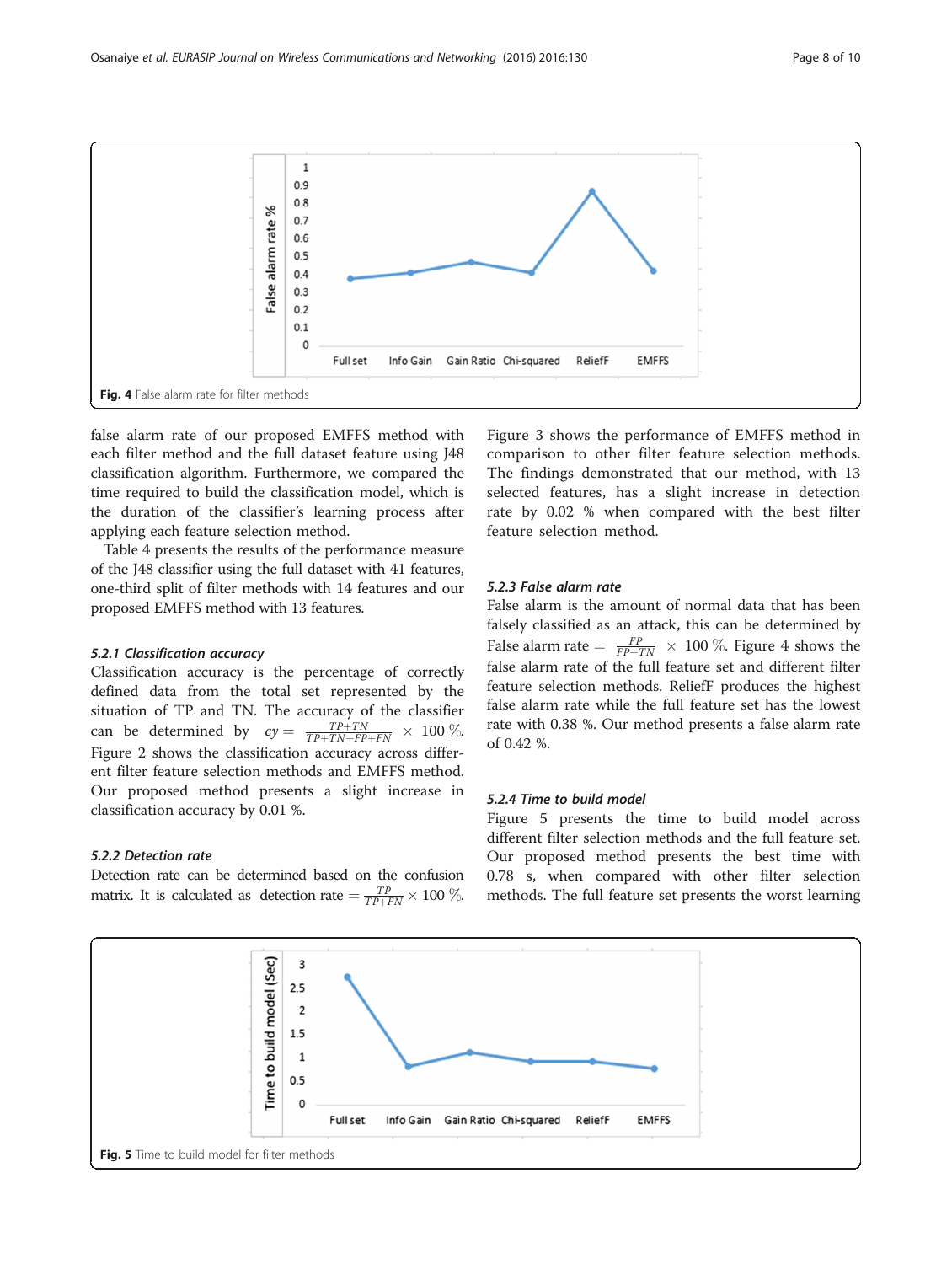<span id="page-8-0"></span>Table 5 Performance comparison with other feature selection approaches

| Approach                          | Classifier                                          | No. of<br>features | Accuracy<br>(% ) | Time to build<br>model (s) |
|-----------------------------------|-----------------------------------------------------|--------------------|------------------|----------------------------|
| CFS [44]                          | C4.5                                                | <b>NA</b>          | 99.13            | <b>NA</b>                  |
| CFS, CONS<br>and INTERACT [20]    | HNB PKI INT                                         | 7                  | 93.72            | <b>NA</b>                  |
| Gradual feature<br>removal [14]   | Cluster methods.<br>ant colony<br>algorithm and SVM | 19                 | 98.62            | NА                         |
| CSE and CFS [45]                  | GA                                                  | 32                 | 78               | <b>NA</b>                  |
| Linear correlation-<br>based [42] | C.45                                                | 17                 | 99.1             | 12.02                      |
| Our method<br>(EMFFS)             | 48                                                  | 13                 | 99.67            | 0.78                       |

NA not available

time with 2.75 s. This is due to the number of features the classifier have to process.

#### 5.3 Discussion

The need for effective real-time classification of DDoS attack in cloud computing increases the complexity of detection techniques. Filter methods for feature selection have proven to be crucial when designing a lightweight detection system, which involves identifying important features. In our proposed EMFFS method, we selected 13 features out of available 41 features by first presenting the output of one-third split using four filter methods. We determined a threshold and used a counter to select important features by simple majority voting. We compared our EMFFS method with other filter methods with 14 features and the full set consisting of 41 features using J48 decision tree classifier. Our method with 13 features presents an improvement in classification accuracy and detection rate. This implies that the original dataset contains some level of redundant feature that has little or no contribution towards identifying a particular class. For the time taken to build the model, our proposed method presents the best time when compared with individual filter selection methods and the full feature set. This makes our ensemble-based multi-filter feature selection method efficient with less complexity.

We then compared the performance of our proposed method, EMFFS, with methods proposed in the literature, by considering numbers of feature selected, classification accuracy and time to build model (see Table 5). We observed that using 13 most important features with decision tree classifier, our method provides the best classification accuracy and a better learning time when compared with other schemes presented in Table 5.

#### 6 Conclusions

One of the notable challenges faced by current network intrusion systems in cloud computing is the handling of massive internet traffic during DDoS attacks. Feature selection methods have been used to pre-process dataset prior to attack classification in cloud computing. This work presented an ensemble-based multi-filter feature selection method that combines the output of one-third split of ranked important features of information gain, gain ratio, chi-squared and ReliefF. The resulting output of the EMFFS is determined by combining the output of each filter method. We used a set threshold to determine the final features using a simple majority vote. Performance evaluation with NSL-KDD dataset demonstrated that EMFFS method, with 13 features, achieves better performance than individual filter feature selection methods using J48 classifier and other proposed feature selection methods in the literature.

In the future, we seek to extend our work to include other classification algorithms and evaluate using other publicly available labelled datasets.

#### Competing interests

The authors declare that they have no competing interests.

#### Acknowledgements

The authors would like to thank the three anonymous reviewers for providing the constructive and generous feedback. Despite their invaluable assistance, any errors remaining in this paper are solely attributed to the authors. Opeyemi Osanaiye and Ali Dehghantanha acknowledged the financial support of The University of Cape Town, South Africa, and The University of Salford, UK, respectively. Haibin Cai is supported by the Natural Science Foundation of China under Grant No. 91118008 and Shanghai Knowledge Service Platform for Trustworthy Internet of Things Grant No. ZF1213.

#### Author details

<sup>1</sup>Department of Electrical Engineering, University of Cape Town, Rondebosch, South Africa. <sup>2</sup>Information Assurance Research Group, University of South Australia, South Australia 5095, Australia. <sup>3</sup>Shanghai Key Laboratory of Trustworthy Computing, East China Normal University, Shanghai, China. 4 School of Computing, Engineering and Technology, University of Salford, Manchester, UK. <sup>5</sup>Tsinghua University, Beijing, China. <sup>6</sup>Third Research Institute of the Ministry of Public Security, Shanghai, China.

#### Received: 11 February 2016 Accepted: 24 April 2016 Published online: 10 May 2016

#### References

- 1. O Osanaiye, M Dlodlo, Proceedings of 16th International Conference on Computer as a Tool (EUROCON), in TCP/IP header classification for detecting spoofed DDoS attack in Cloud environment (IEEE, Salamanca, 2015), pp. 1–6
- 2. O Osanaiye, Proceedings of 18th International Conference on Intelligence in Next Generation Networks (ICIN), in Short Paper: IP spoofing detection for preventing DDoS attack in Cloud Computing (IEEE, Paris, 2015), pp. 139–141
- 3. C Esposito, M Ficco, F Palmieri, A Castiglione, Interconnecting federated clouds by using publish-subscribe service. Cluster comput 16(4), 887–903 (2013)
- 4. S Shamshirband, NB Anuar, ML Kiah, VA Rohani, D Petković, S Misra, AN Khan, Co-FAIS: cooperative fuzzy artificial immune system for detecting intrusion in wireless sensor networks. J Netw Comput Appl 42, 102–117 (2014)
- 5. S Shamshirband, A Patel, NB Anuar, MLM Kiah, A Abraham, Cooperative game theoretic approach using fuzzy Q-learning for detecting and preventing intrusions in wireless sensor networks. Eng Appl Artif Intell 32, 228–241 (2014)